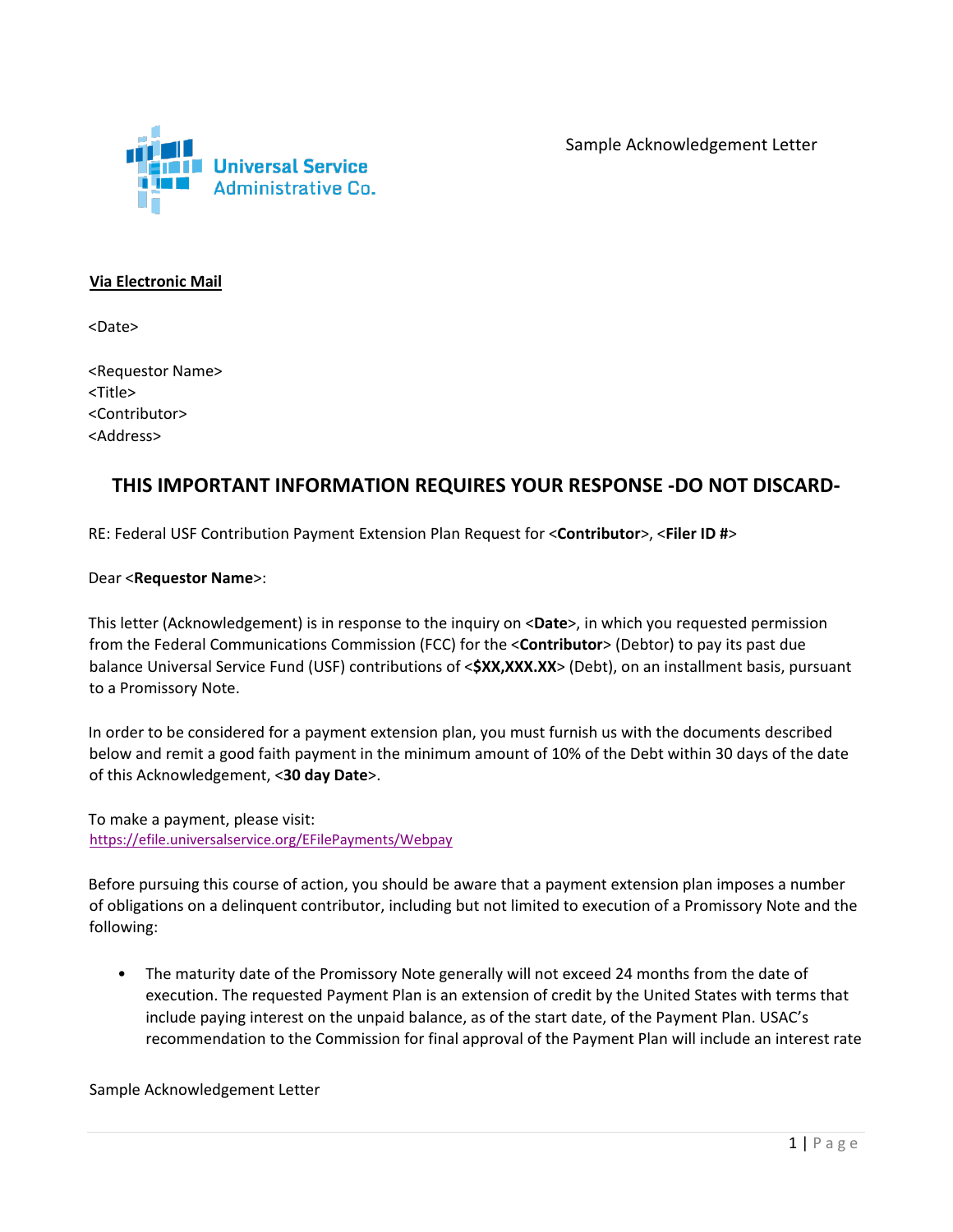

that, at a minimum, is equal to the U.S. Prime Rate as of the date of the indebtedness, plus 9.5%. In addition, the rate may be adjusted upward based on other factors including, but not limited to, Debtor's credit worthiness and commercial lending rates.

- Upon execution of the Promissory Note, you will be assessed and must pay a one-time administrative charge equal to 0.5% of the Debt with a minimum charge of \$1,000 and a maximum charge of \$7,000.
- While Debtor's Payment Plan request is pending, Debtor must make monthly payments toward the total current charges by the 15th day of each month. Payment will be applied as set forth in the Commission's rule at 47 C.F.R. § 1.1940(f), i.e., first to outstanding penalties and administrative cost charges, second to accrued interest, and third to the outstanding principal. Beginning in the second calendar month following the date of Debtor's acknowledgement of this letter, Debtor must make extra monthly payments in order to reduce the Debt. Debtor is encouraged to pay as much as possible toward reduction of the Debt, however, the minimum required monthly payment must be at least 1/24 (one twenty-fourth) of the Debt. Upon execution of the promissory note, the payment amounts and dates shall be determined as set forth therein.
- Financial Documentation  $\circ$  Debtor must furnish copies of Debtor's financial statements for the most recently completed fiscal year. The financial statements must show all assets, liabilities, income, and expenses.
	- $\circ$  If unaudited, financial statements must be executed under penalty of perjury using the signed declaration to that effect in the form of Attachment D.
	- $\circ$  Interim financial statements for the current calendar or fiscal year must be provided and,

thereafter, provided on a quarterly basis while your plan request is pending.

- Debtor must have no other delinquent debts or payments to the United States, current federal USF charges must be paid by the invoice payment due date, and all other amounts owed to the FCC must be brought current within 30 days of the date of this letter and remain current and paid through the execution date of the promissory note.
- All FCC Forms 499-Q and 499-A must be current and filed by the due date.
- Debtor must complete and sign Attachments A, B, C, and D (as applicable) of this Acknowledgement and deliver them by U.S. Mail or courier no later than 30 days from the date of this Acknowledgement to:

Qudsia Hairat Universal Service Administrative Company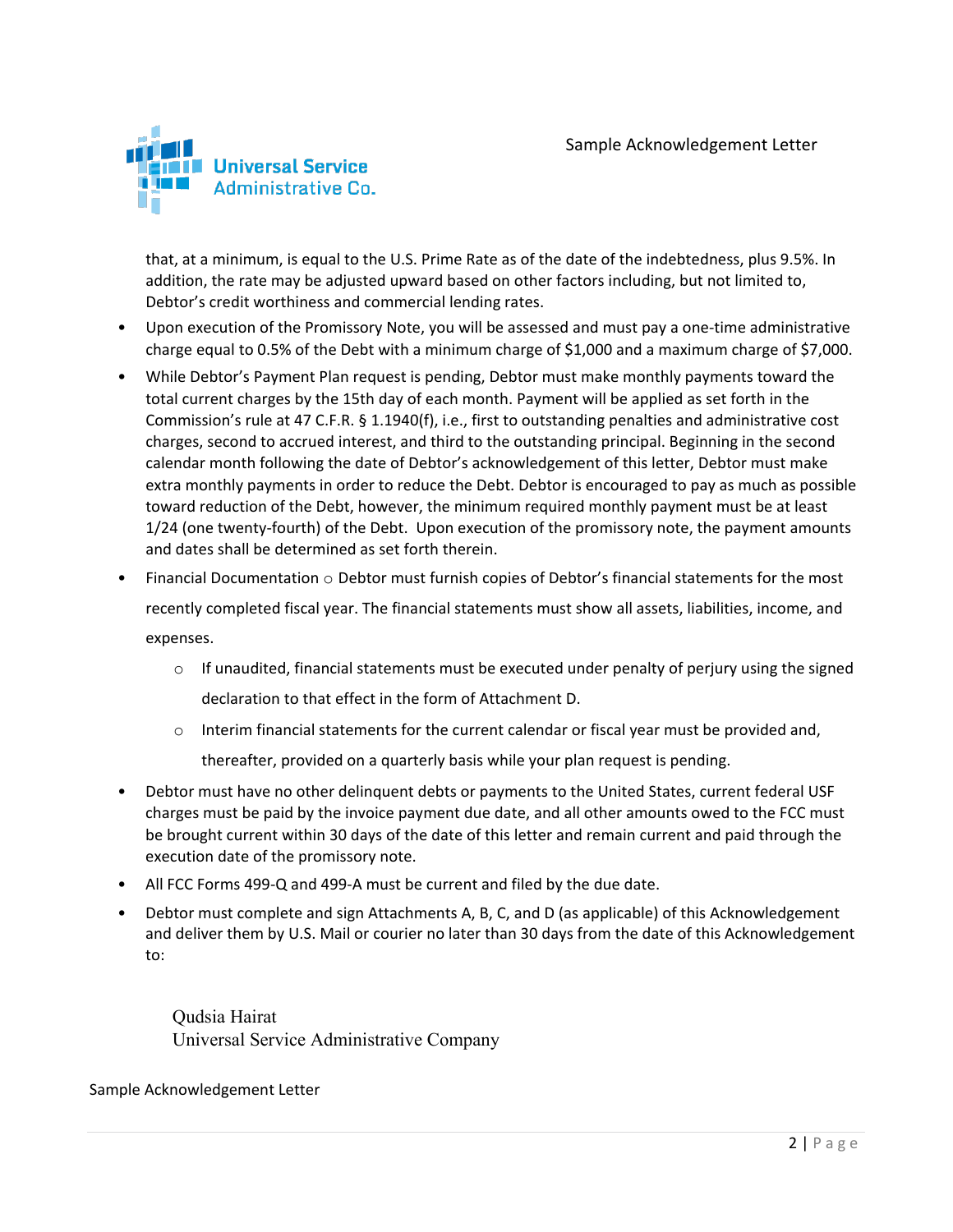

700 12th Street NW Suite 900 Washington, DC 20005

This is a summary of the obligations Debtor must fulfill to obtain a Payment Plan. If Debtor decides to proceed, and Debtor's request is granted, Debtor will be required to execute a promissory note and other applicable documentation.

If Debtor still seeks to have the Federal Communications Commission ("FCC" or "Commission") consider your Payment Plan request, no later than 30 days from the date of this letter, Debtor must deliver to USAC the attachments to this letter executed by a duly authorized representative of Debtor and the required Financial Documentation, including copies of Debtor's most current financial statements. Specifically, Debtor must provide:

- i. A balance sheet, a statement of income, and a statement of cash flows for the most recently completed fiscal year, together with management's discussion and analysis of such statements and any accompanying report and audit opinion;
- ii. Interim financial statements for the current fiscal year; and
- iii. A business plan and your projected revenue and cash flow projections for the next 12 months.

If Debtor does not have audited financial statements, Debtor may submit unaudited financial statements, executed under penalty of perjury. In addition, Debtor may be required to obtain audited financial statements at its expense at a later date if its request for a Payment Plan is granted and if so requested. Finally, Debtor must submit a completed Request to Proceed that includes a Qualified Waiver of the Statute of Limitations applicable to civil violations of the Communications Act and/or the Commission's rules (Attachment A), Billing of Federal USF Certification (Attachment B), Affiliated Entities (Attachment C), and Declaration Regarding Financial Statements (Attachment D) (as applicable).

The requested Financial Documentation should be submitted by U.S. postal service, courier, fax, or email attachment, accompanied by an affidavit or declaration pursuant to 47 C.F.R. §1.16 (See Attachment D)within 30 days of the date of this letter. Deliver the Financial Documentation by U.S. postal service, courier, fax, or email attachment to:

Qudsia Hairat Universal Service Administrative Company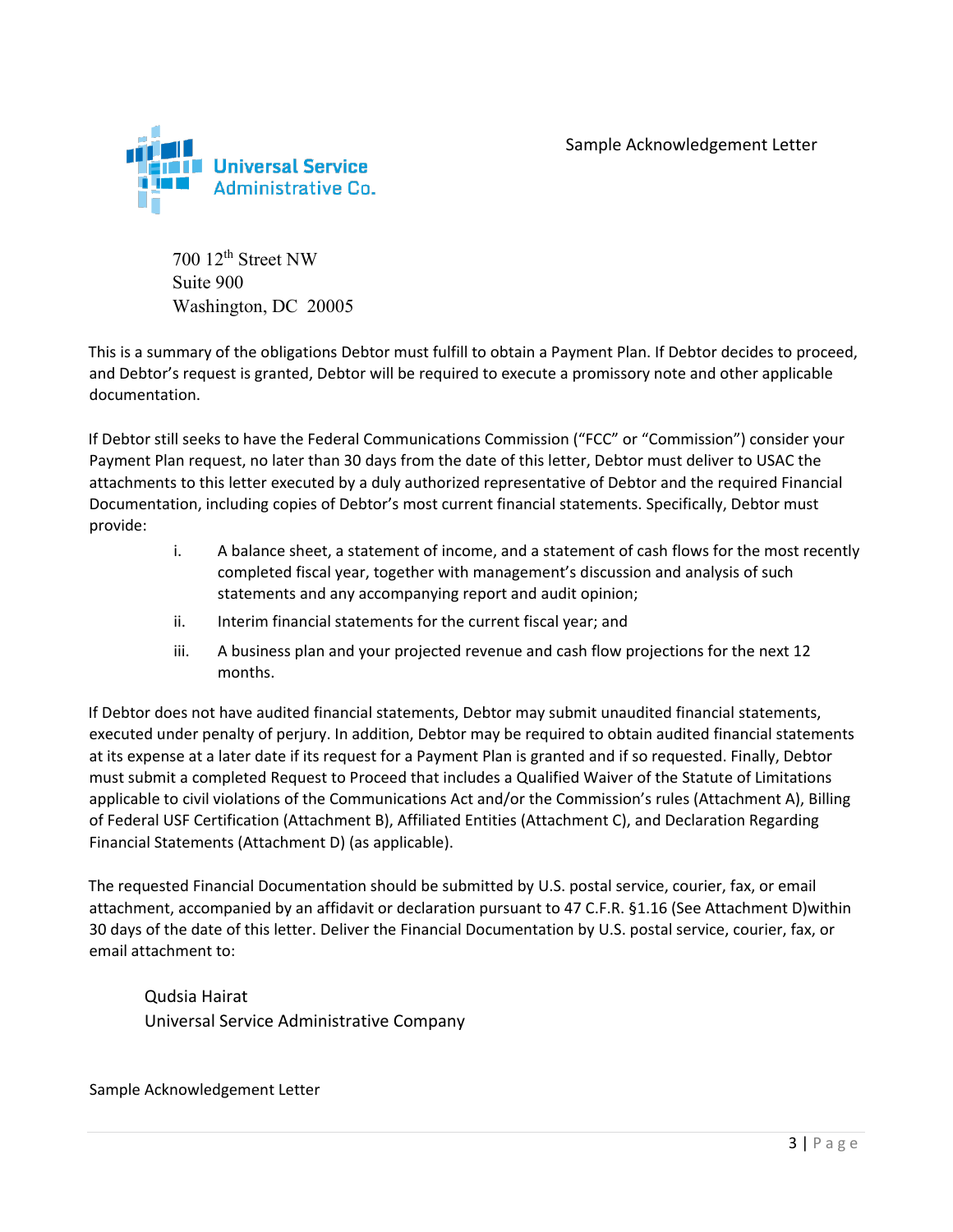

700 12th Street NW Suite 900 Washington, DC 20005 Facsimile number: (202) 776-0080 Email: COLLECTIONS@USAC.ORG

Please understand that no decision has been made regarding the Payment Plan request. This letter acknowledges receipt of the request, notifies Debtor of certain obligations associated with Payment Plans, and requires Debtor's affirmative response requesting the Commission to approve its request.

If Debtor elects to withdraw its request, or if it fails to comply with the requirements set forth in this letter, USAC will dismiss Debtor's request for a Payment Plan. The full amount of the Debt, including accrued charges, fees and interest will be currently due and payable until a Payment Plan is approved.

If you have any questions concerning the foregoing, please contact Qudsia Hairat, Manager of Contribution Operations, at 202-776-0200.

Sincerely,

USAC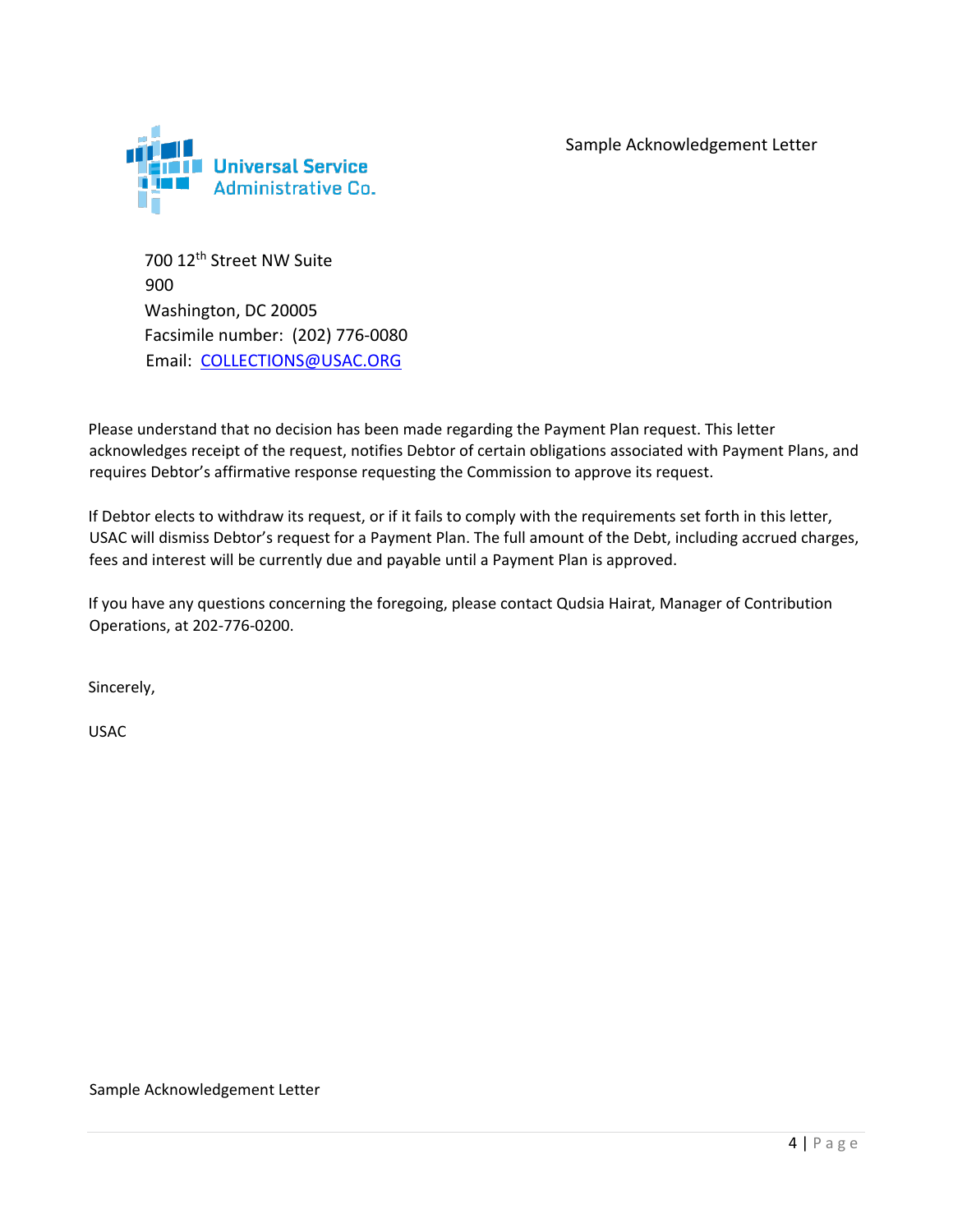

### **Attachment A**

# **Request to Proceed with Payment Extension Plan and Promissory Note and Security Agreement**

I, a duly authorized representative of \_\_\_\_\_\_\_\_\_\_\_\_\_\_\_\_\_\_\_\_\_\_\_\_\_\_\_\_\_\_\_\_("Debtor"), certify that Debtor requests that the Universal Service Administrative Company ("USAC") and the Federal Communications Commission consider Debtor's request to enter into a Payment Plan that will include, among other things, execution of a promissory note and security agreement and submission of certain other required documentation. I certify that Debtor has provided to USAC the financial documentation specified in the letter accompanying this Attachment A, and has completed the applicable attachments and that Debtor has remitted to USAC a good faith payment in the amount of 10% of the Debt as defined in the letter.

| Company/Debtor: |
|-----------------|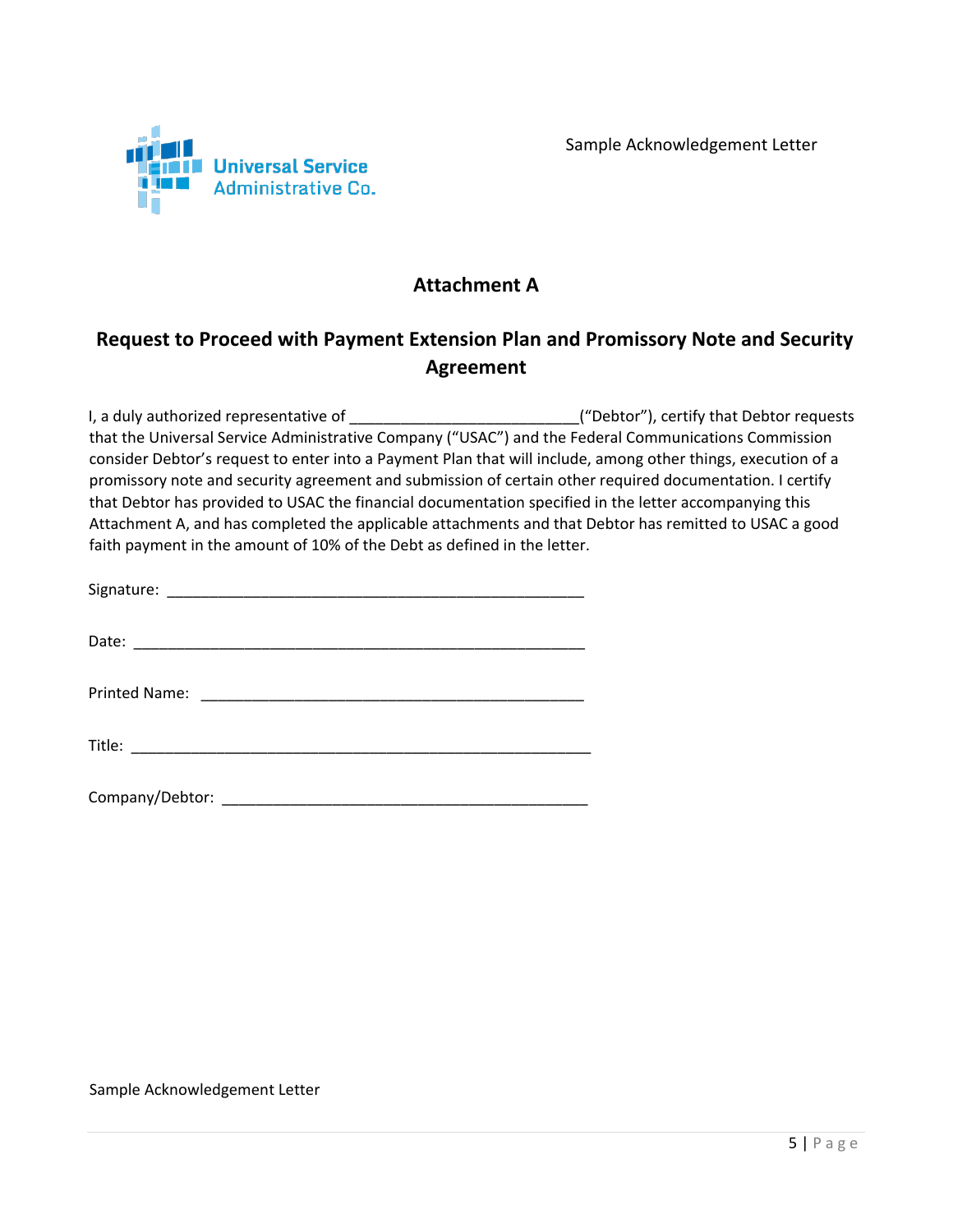



### **Attachment B**

## **Billing of Federal USF Certification**

|                                        |                                           | I, a duly authorized representative of $($ "Debtor"), certify that during the time in which   |                            |
|----------------------------------------|-------------------------------------------|-----------------------------------------------------------------------------------------------|----------------------------|
|                                        |                                           | the delinquent Debt (as specified in the letter accompanying this Attachment B) was incurred  |                            |
|                                        |                                           | (quarter/year-to-quarter/year), the Federal USF charge [ ] was or [ ] was NOT                 |                            |
| charged on                             | 's bills to customers or other end users. |                                                                                               |                            |
|                                        |                                           | I further certify that, presently, the Federal USF charge [] is or [] is NOT being charged on | $\mathcal{L}_{\mathsf{S}}$ |
| bills to customers or other end users. |                                           |                                                                                               |                            |
| Signature:                             |                                           |                                                                                               |                            |

| Date. |  |  |  |
|-------|--|--|--|
|       |  |  |  |

Printed Name: \_\_\_\_\_\_\_\_\_\_\_\_\_\_\_\_\_\_\_\_\_\_\_\_\_\_\_\_\_\_\_\_\_\_\_\_\_\_\_\_\_\_\_\_\_

| ÷··<br>۱۱۴۱۵<br>11.1.1 |  |  |  |
|------------------------|--|--|--|
|                        |  |  |  |

| Company/Debtor: |  |
|-----------------|--|
|-----------------|--|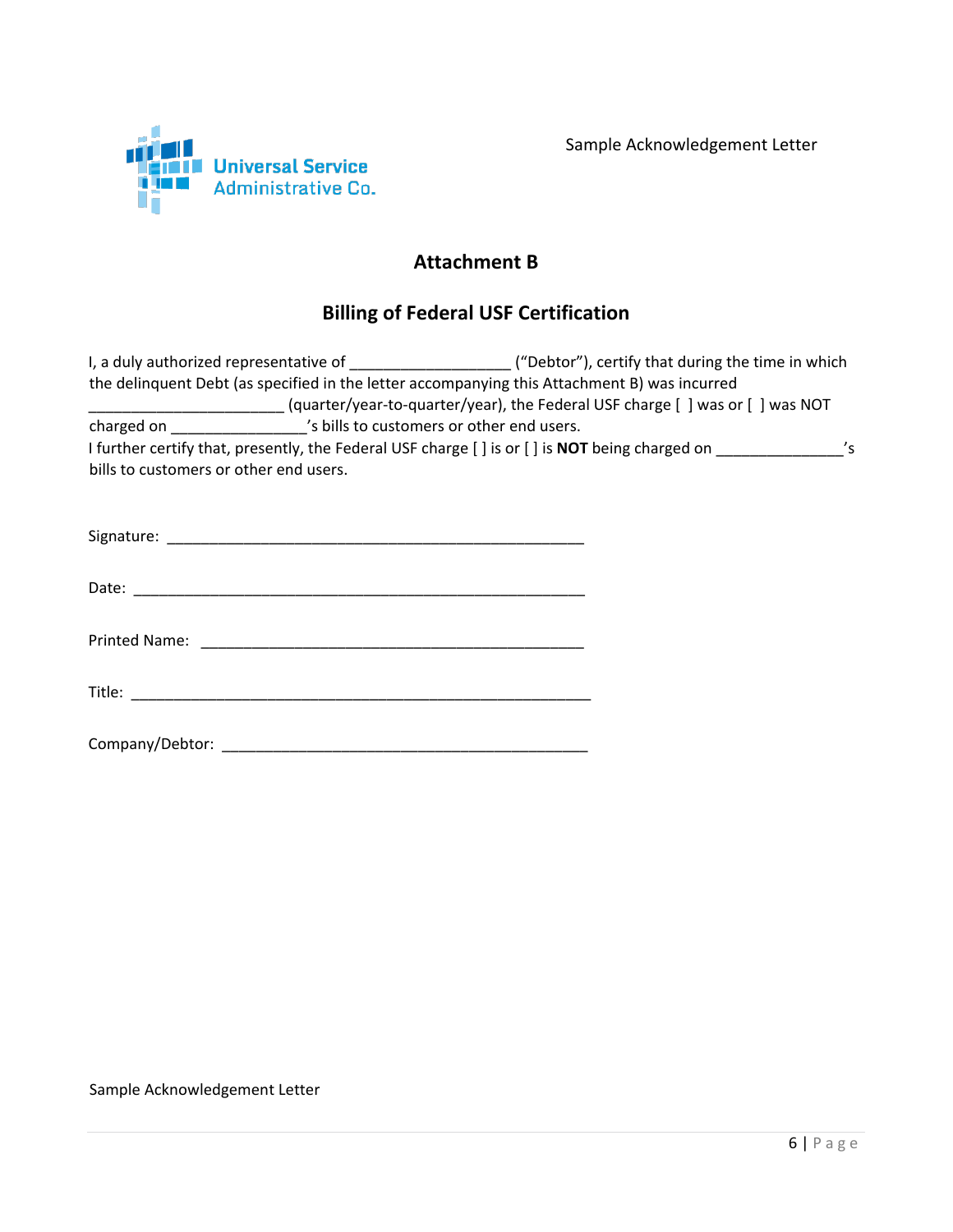

# **Attachment C**

## **Affiliated Entities**

| Identification Numbers (SPINs). | Support Mechanisms, and their respective FCC Form 499 Filer Ids and FCC Form 498 Service Provider | set forth below a complete and accurate list of Debtor and its affiliates that are required to contribute to the<br>federal Universal Service Fund and/or that receive funds from one or more of the Federal Universal Service |
|---------------------------------|---------------------------------------------------------------------------------------------------|--------------------------------------------------------------------------------------------------------------------------------------------------------------------------------------------------------------------------------|
|                                 |                                                                                                   |                                                                                                                                                                                                                                |
|                                 |                                                                                                   |                                                                                                                                                                                                                                |
|                                 |                                                                                                   |                                                                                                                                                                                                                                |
|                                 |                                                                                                   |                                                                                                                                                                                                                                |
|                                 |                                                                                                   |                                                                                                                                                                                                                                |
|                                 | FCC Form 499                                                                                      |                                                                                                                                                                                                                                |
|                                 |                                                                                                   | Filer ID Company Name <b>Example 2018</b> Holding Company Name                                                                                                                                                                 |
|                                 | FCC Form 498                                                                                      |                                                                                                                                                                                                                                |
|                                 |                                                                                                   | 498 ID Company Name <b>Example 2008</b> Holding Company Name                                                                                                                                                                   |
| Sample Acknowledgement Letter   |                                                                                                   |                                                                                                                                                                                                                                |